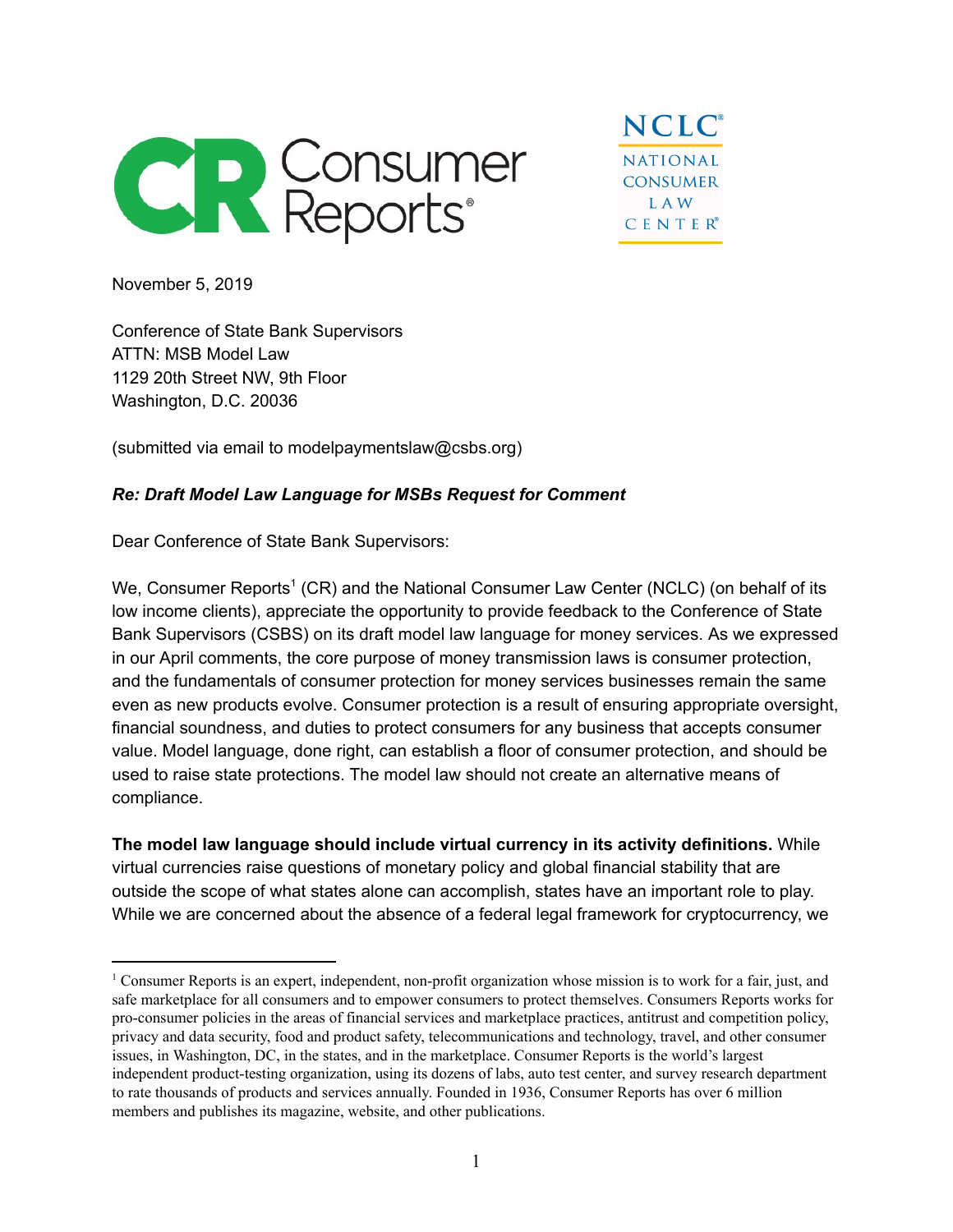support states in adopting the CSBS model virtual currency framework to provide basic consumer protections for consumers acquiring virtual currencies through exchanges.

**We object to the exemption of payroll businesses from oversight as money services businesses, and urge CSBS to use extreme caution in defining exemptions.** We agree with the CSBS that exemptions are only appropriate if an activity does not pose a risk to consumers.<sup>2</sup> In September, a payroll company absconded with \$35 million, leaving thousands of employees without their wages. $^3$  That is not the first time and will not be the last time that a payroll company, whether due to fraud or mismanagement, exposes employers and employees alike to risks of harm when it moves money. Exempting payroll companies, as is proposed in the model language, is inappropriate, as doing so would violate the basic standard for an exemption: no risk to consumers.

In addition, it is premature to exempt any industries for which the risks are as yet unknown. Specifically, we object to the exemption of distributed ledger companies. Distributed ledger is new within the last decade, and the businesses built on it are largely untested. These systems often have multiple purposes, including holding, storing and moving value.<sup>4</sup> It makes no sense to exempt them from oversight.

Similar to the uncharted territory of distributed ledger, there may yet be consumer risks stemming from rewards programs. Some types of loyalty programs are obviously not money transmission, such as grocery store sales incentives, including Walgreens Balance Rewards $^5$ and Safeway's Just for U program. $^6$  However, there are a number of emerging business models that may one day require a money transmitter license. There are a number of rapidly evolving efforts to turn loyalty rewards such as miles and points into monetary value.<sup>7</sup> Some of these efforts pose novel questions about what constitutes monetary value and money transmission. An example of a business that would likely be money transmission is the effort to tokenize rewards and make them tradeable. $8$  While it is unclear where changes to rewards and loyalty programs will ultimately lead, it is too early to carve out a blanket exemption for such programs.

2

[https://www.csbs.org/sites/default/files/2019-10/Executive%20Summary%20-%20Draft%20Model%20Law%20%2](https://www.csbs.org/sites/default/files/2019-10/Executive%20Summary%20-%20Draft%20Model%20Law%20%28Sept%202019%29.pdf) [8Sept%202019%29.pdf](https://www.csbs.org/sites/default/files/2019-10/Executive%20Summary%20-%20Draft%20Model%20Law%20%28Sept%202019%29.pdf) at 3.

<sup>3</sup> <https://krebsonsecurity.com/2019/09/ny-payroll-company-vanishes-with-35-million/>

<sup>4</sup> "Regardless of whether a DLT arrangement is open or closed, participants (and therefore the nodes they maintain) may be differentiated by the roles they are permitted to play or functions they are permitted to perform." These roles may include payment processing, issuing new assets, transferring assets or otherwise. *See* Federal Reserve Board, Distributed ledger technology in payments, clearing, and settlement, pp 12 - 16, *available at* <https://www.federalreserve.gov/econresdata/feds/2016/files/2016095pap.pdf>.

<sup>5</sup> <https://www.walgreens.com/balancerewards/balance-rewards.jsp>

<sup>6</sup> <https://www.safeway.com/justforu-guest.html>

 $<sup>7</sup>$  For example, Hilton Honors points are assigned a cash value and can be redeemed on Amazon for merchandise:</sup> <https://techcrunch.com/2017/09/19/amazon-now-lets-hilton-honors-members-shop-with-points/>

<sup>8</sup> <https://tokend.io/loyalty/>